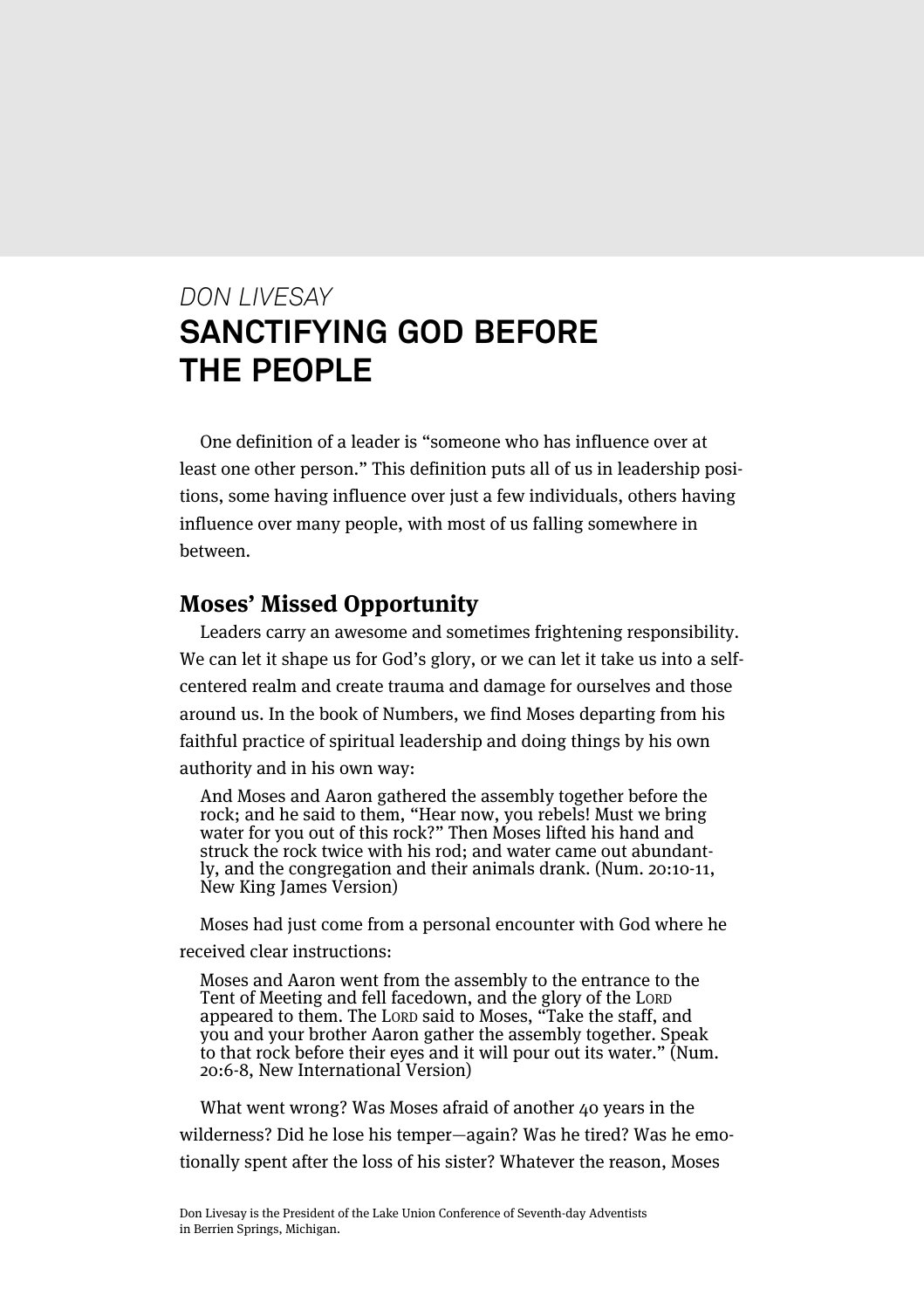disobeyed God; he struck the rock instead of speaking to it. Here's what God said: "And the LORD said to Moses and Aaron, 'Because you did not believe in me, to uphold me as holy in the eyes of the people of Israel, therefore you shall not bring this assembly into the land that I have given them'" (Num. 20:12, English Standard Version). The New Living Translation renders the text: "Because you did not trust in me enough to demonstrate my holiness to the people of Israel." This reveals one of God's prime directives for His leaders: We are always to sanctify God before the people and demonstrate His holiness.

So what was the sin? Moses placed the focus on himself instead of on God: "Must we (Moses and Aaron—human leaders) bring water for you out of this rock?" Moses' attitude glorified himself instead of God and ultimately denied that God is the one who provides for the people. Furthermore, when spiritual leaders fail, the values, spiritual principles, all the powerful biblical teaching they have brought to God's people—all those things are then brought into question and often are used as an excuse for people not to follow God. God identified Moses' problem as a lack of faith and trust: "Because you did not believe in me." Moses wasted a crisis opportunity—he lost the chance to bring a spiritual victory, a growth opportunity, for God's people even in their rebellion.

In a world that denies the existence of God, tries to put Him in a box, and attempts to minimize who He is and what He can do, it is our opportunity to take every chance given to maximize God in the eyes of His people and of the world. It is our prime directive to sanctify God before the people.

It is the prime goal of the evil one to keep us focused on self before the people instead of God. After all, this was at the core of Lucifer's sin: "I will ascend above the heights of the clouds; I will make myself like the Most High" (Isa. 14:14, New American Standard Bible). Sin was born in the heart of a leader.

#### **Who Does Leadership Glorify?**

The battle of self is a core spiritual issue that every person must fight. We must ask ourselves the question: Who is being glorified through my leadership—God or me? The moment we cross that line, when self becomes our focus, we have been seduced, either by our leadership role itself or by subtle temptations within that role. The seduction of leadership is frighteningly akin to sexual immorality. The focus is on the reward that comes when self is gratified. That was Moses' failure. Striking the rock was all about his troubles, the threats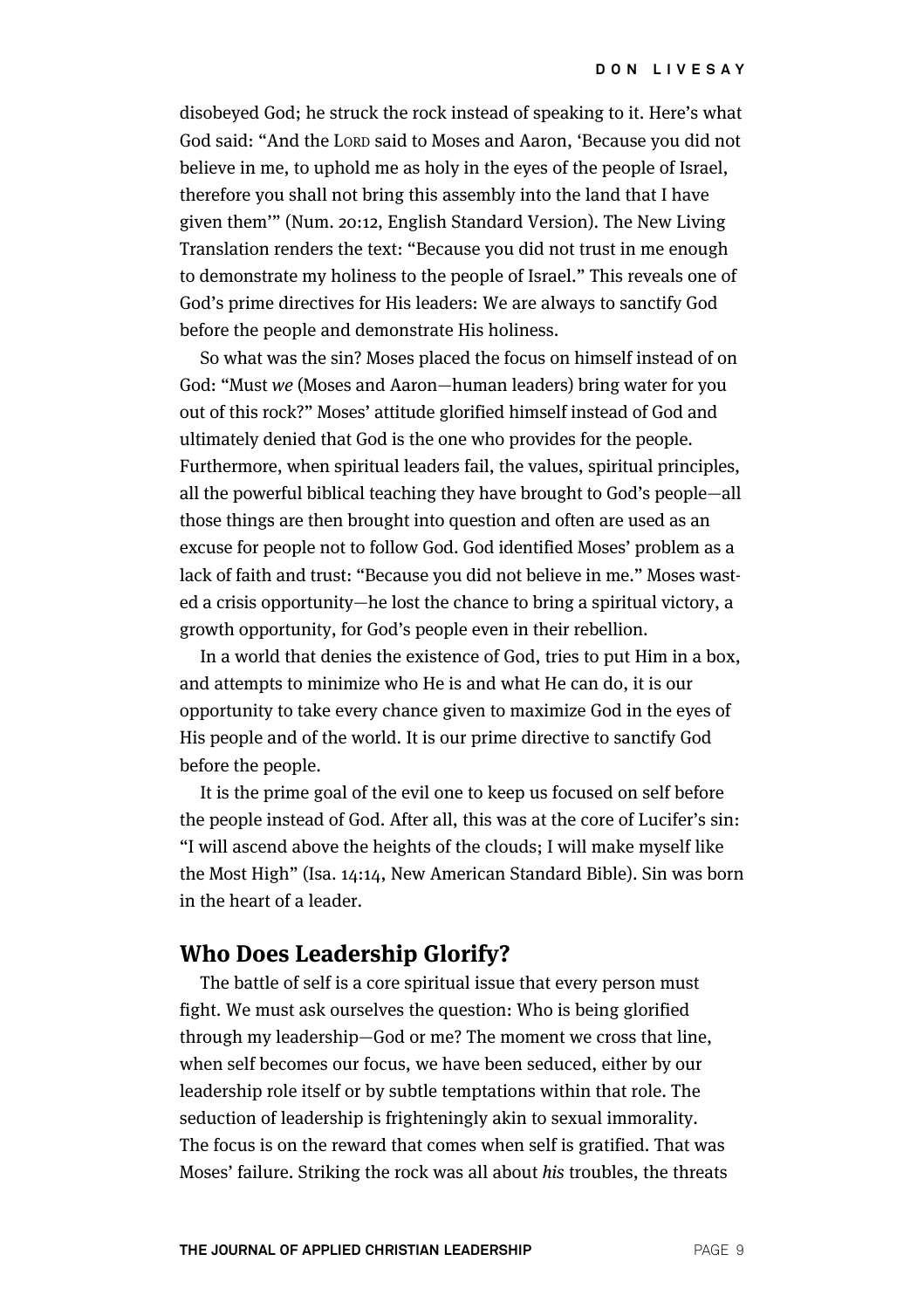coming from the people against him, which jeopardized his own personal gratification. Our moment of gratification gives evidence that self has been elevated instead of God, and we stand guilty of misrepresenting His holiness before the people.

Leaders face many dangers. People say a lot of nice things about us. We are given upgrades in meetings, office, and travel; we get special treatment that many other people do not receive. When we walk into a room, people notice. We always have to be "on," so it is easy to be less than genuine. The demands of our leadership role are often so heavy, and often controlled or pushed by others, that it is easy to jump to entitlement thinking—"the church owes me!" These and other realities in our daily experience contribute to the seduction of leadership into an internal focus on self instead of on God.

What are some warning signs that you may have been seduced by your leadership role?

- If you lose your temper in a church board or elders' meeting and lay the opposition low
- When in a conflict situation you worry more about how you will look than about the spiritual outcomes for the people involved and for the organization
- When you feel you are entitled to receive that which is beyond policy
- When you give more focus to image than to spiritual depth
- If after a sermon that went well you agree with the compliments that it was probably one the best sermons they ever heard
- When you are not thinking and praying about how to expand the leadership beyond your circle
- When it is easy to expect things of others that you won't do
- When you take advantage of your position to exercise power

Lest we think this a small thing, reflect on God's response to Moses' lapse of leadership focus: "And the LORD said to Moses and Aaron, 'Because you did not trust me enough to demonstrate my holiness to the people of Israel, you will not lead them into the land I am giving them!'" (Num. 20:12, NLT).

Wait a moment: had not Moses been amazingly faithful to God? Had he not been intimately engaged with God in His very presence, speaking face to face as one speaks to a friend? Had he not led the children of Israel out of Egypt? And had he not endured years of rebellion, murmuring, and disobedience by the people he led? I consider Moses to be the greatest leader in all of history, second only to our Lord Jesus. So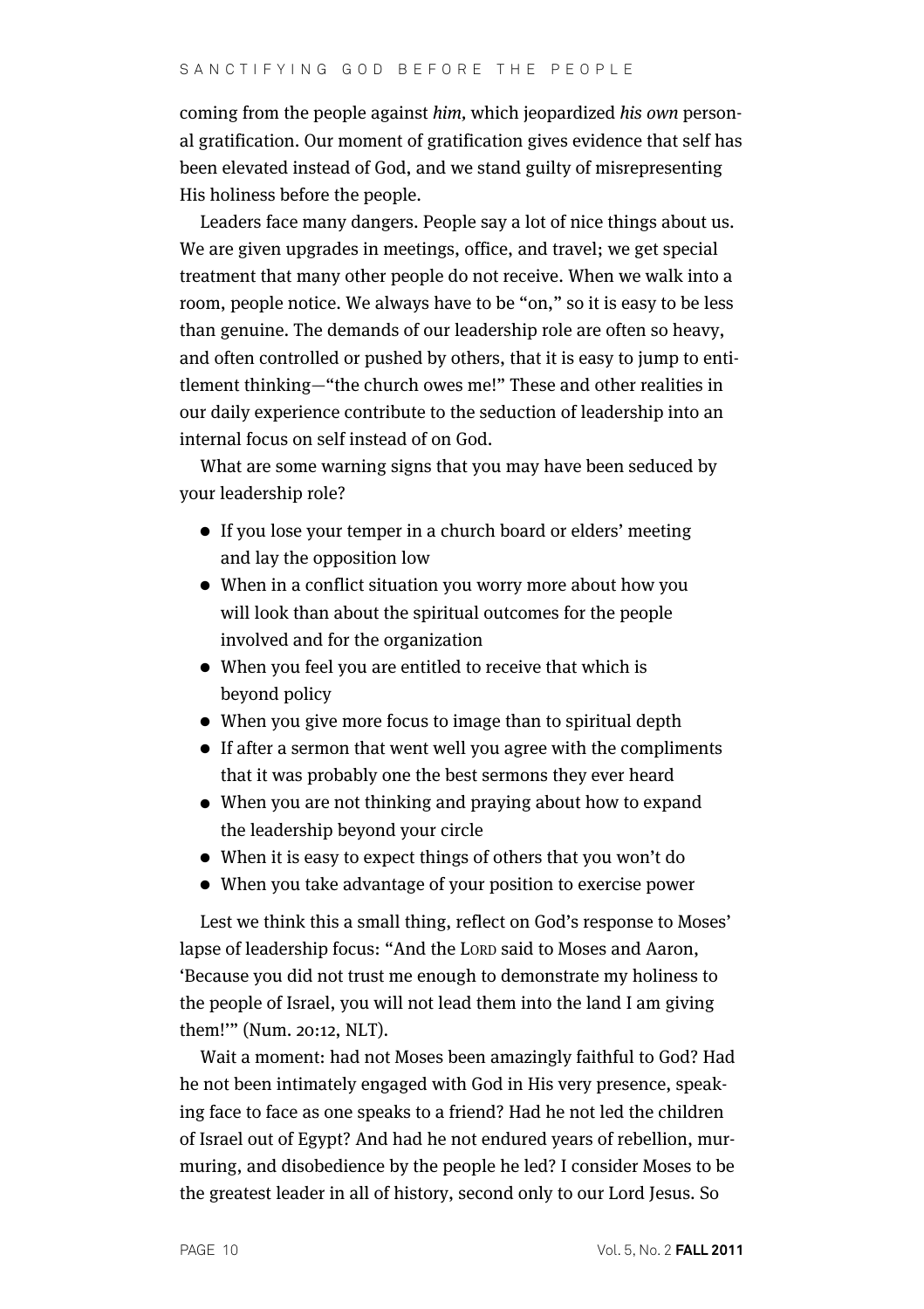why such a severe response from God?

God calls every believer to be a leader. By our influence, we are to help people mature in their faith in God. We are to sanctify Him in their eyes with every opportunity that life brings. In fact, the crisis at the rock was a point in the history of Israel when God desired to help His people take another step in spiritual growth in preparation to cross over Jordan into the Promised Land. The lack of water was simply an opportunity to honor God before the people and bring them to a new level of spiritual growth and confidence in Him. Moses' failure of leadership destroyed that opportunity for the entire nation, and God's response shows us the seriousness of the leader's failure to sanctify God before the people.

What does it look like when you sanctify God in your leadership role?

- You are an intercessor in prayer for the spiritual good of others
- Your prayer is that God is glorified, and that people see the true character of God in every interaction of your life
- You are dying to self every day
- Your humility goes beyond appearances
- Those around you tend to be inspired to seek God rather than reject Him
- You mentor those around you in a way that assists them in growing in God

Moses' story does not end with his failure at the rock. He did not nurse his wounds and feel sorry for himself. He could have responded with anger toward God for being so hard on him because of this one failure after many faithful years of service. But Moses chose not to stay focused on himself. Instead, he returned to a God-focused, God-sanctifying leadership. In fact, the Bible recounts many successes that Moses had after this failure! He led the Israelites around the hostile territory of Edom (Num. 20:14-21). Because he obeyed God's instructions and faithfully relayed them to the people, the Israelites were victorious in battle against the many enemies they faced as they approached the Promised Land (Num. 21:1-3; 21:21-35; 31:1-54). Moses also successfully managed the transition of the high priesthood to Aaron's son Eleazar after Aaron died (Num. 20:22-29). He even asked God to select a new leader who would take his own place when God revealed to him that he too would soon die. God answered his prayer and chose Joshua to be the new leader of the Israelites (Num. 27:12-23).

Besides commissioning Joshua as his replacement, Moses also took other measures to ensure that the people would continue to follow God.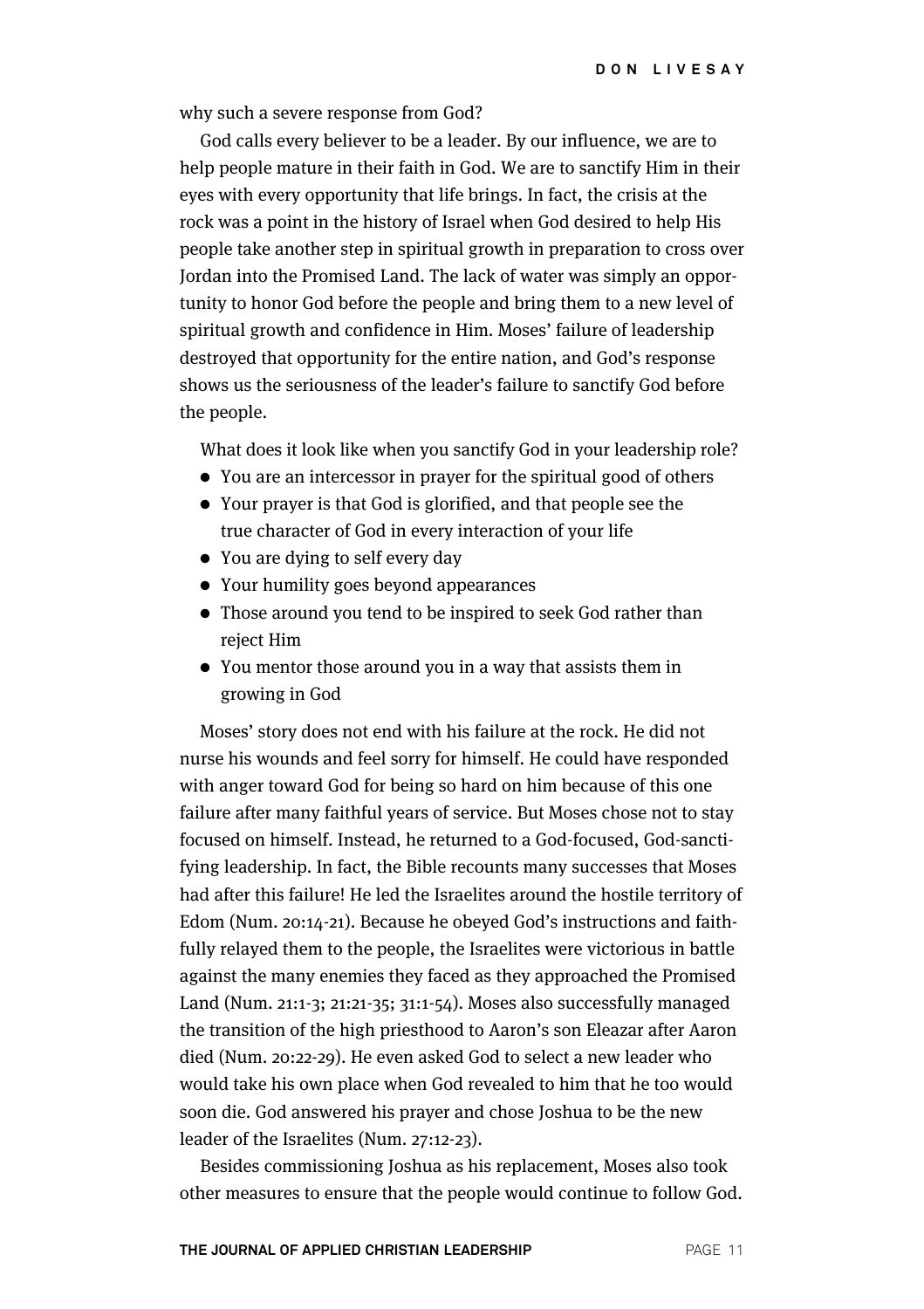He gave detailed instructions on the religious ceremonies that the people were to observe (Num. 28-29). He also gave moral and ethical instructions from the Lord which were to guide the Israelites in everyday life. One of the most impassioned pleas for obedience to God is found in Deuteronomy 30, after Moses had instructed the Israelites about God's law.

There were still problems that Moses faced, but he never again failed to honor God before the people. When poisonous snakes began killing the Israelites, it was Moses who appealed to God on their behalf, even though the Israelites' had brought this judgment upon themselves because of their complaining against God and against Moses. Moses made the bronze serpent and instructed the Israelites to look upon it to be saved (Num. 21:4-9). When the men of Israel engaged in sexual immorality and idolatry with the women of Moab, Moses followed God's command and told the people to execute the perpetrators (Num. 25). While such a response might seem harsh to us, it shows how seriously God, and Moses, took the sin of idolatry. Moses had learned the lesson of sanctifying God before the people. He would allow nothing to stand in the way of God's holiness being displayed to the Israelites.

Moses accepted the consequences of his sin and continued to faithfully lead God's people even though he would never enter the Promised Land himself. But God did allow Moses to see the Promised Land before he died. From the heights of Mount Nebo, God showed him the land that the people he had led for those 40 long years would inhabit (Deut. 34:1-4). Moses died without setting foot into the Promised Land, yet God did something even more remarkable for him. The New Testament indicates that God resurrected Moses (Jude 1:9). He was one of the two heavenly visitors who talked with Jesus on the Mount of Transfiguration (Matt. 17:3). Moses was forgiven by God and taken to the real Promised Land of heaven. His story offers reassurance that failure is not the end for leaders. Leaders who fail will suffer consequences, but when they repent they are forgiven and restored. By returning to a God-sanctifying leadership, they can still be successful leaders.

### **A Personal Approach to Accountability**

Moses' experience underscores the sacred stewardship that leaders hold and the serious consequences of failing to sanctify God in our leadership. How can leaders avoid the seductive but dangerous lure of self-glorifying rather than God-sanctifying leadership? Here's a simple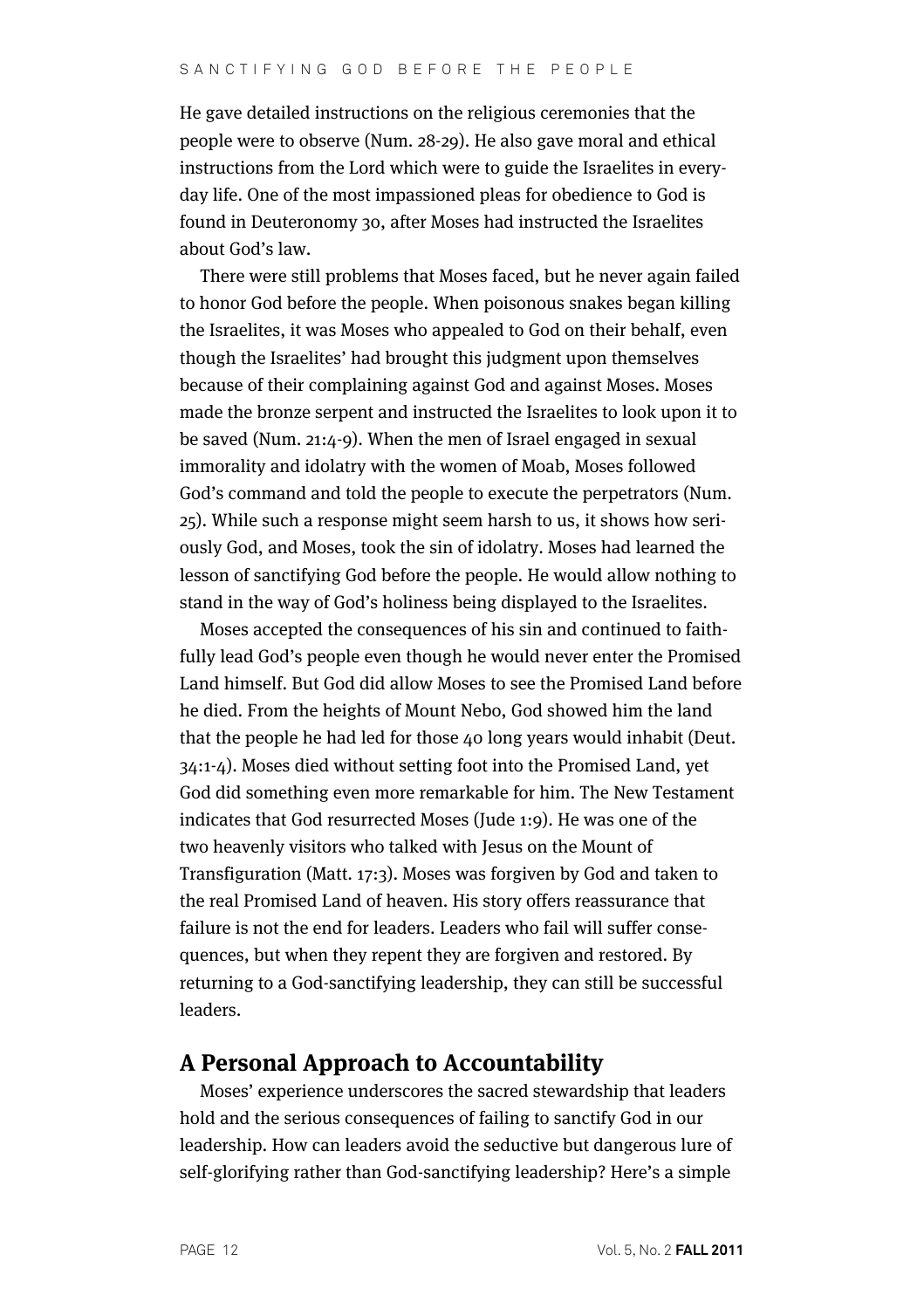approach that has been helpful to me and has become a personal accountability statement. It is probably too simple to be anything close to profound, but you may find it useful. In every situation choose to:

Do the right thing, In the right way, At the right time, And for the right reason.

Let's break it down one section at a time.

### Do the Right Thing

Of the four parts of this accountability statement, doing the right thing can, at times, be the easiest to figure out—but not always the easiest to carry out. Several foundational qualities are characteristic of those who do the right thing even when it may be difficult. They include good judgment, sound character, and moral integrity. In addition, being open and receptive to God's leading through the Holy Spirit is essential.

The most powerful values that steer us to knowing what is right—a love for God's law, the Golden Rule, and a godly character—are found in Scripture. The right thing becomes clear when principles of God's law are employed in the context of the life of Jesus and in an atmosphere of love. Doing the right thing will always be the most right when we move away from personal subjective thinking, focus on God's perspective, and act in harmony with His redemptive nature.

Moses failed to do the right thing when he struck the rock instead of speaking to it as God has instructed. It might have seemed acceptable to Moses to strike the rock; after all, in a previous situation God had instructed Moses to strike the rock to bring forth water for the people (see Exod. 17:6). But precedent is not always a reliable indication of the right thing to do. The right thing in one situation is not always the right thing in another situation, no matter how similar they may appear to be. Doing what God says instead of following our own judgment is the best policy for doing the right thing in every situation we face.

Some challenges that make it difficult to do the right thing include our relentless adversary, that old serpent, and those who are guided by self. Sometimes doing the right thing is standing before a group and making a profound statement like Joshua: "As for me and my house, we will serve the LORD" (see Josh. 24:15). Other times it can simply be a supportive statement for a leader who is standing for right while being assailed by a small but vocal group with inappropriate agendas. A few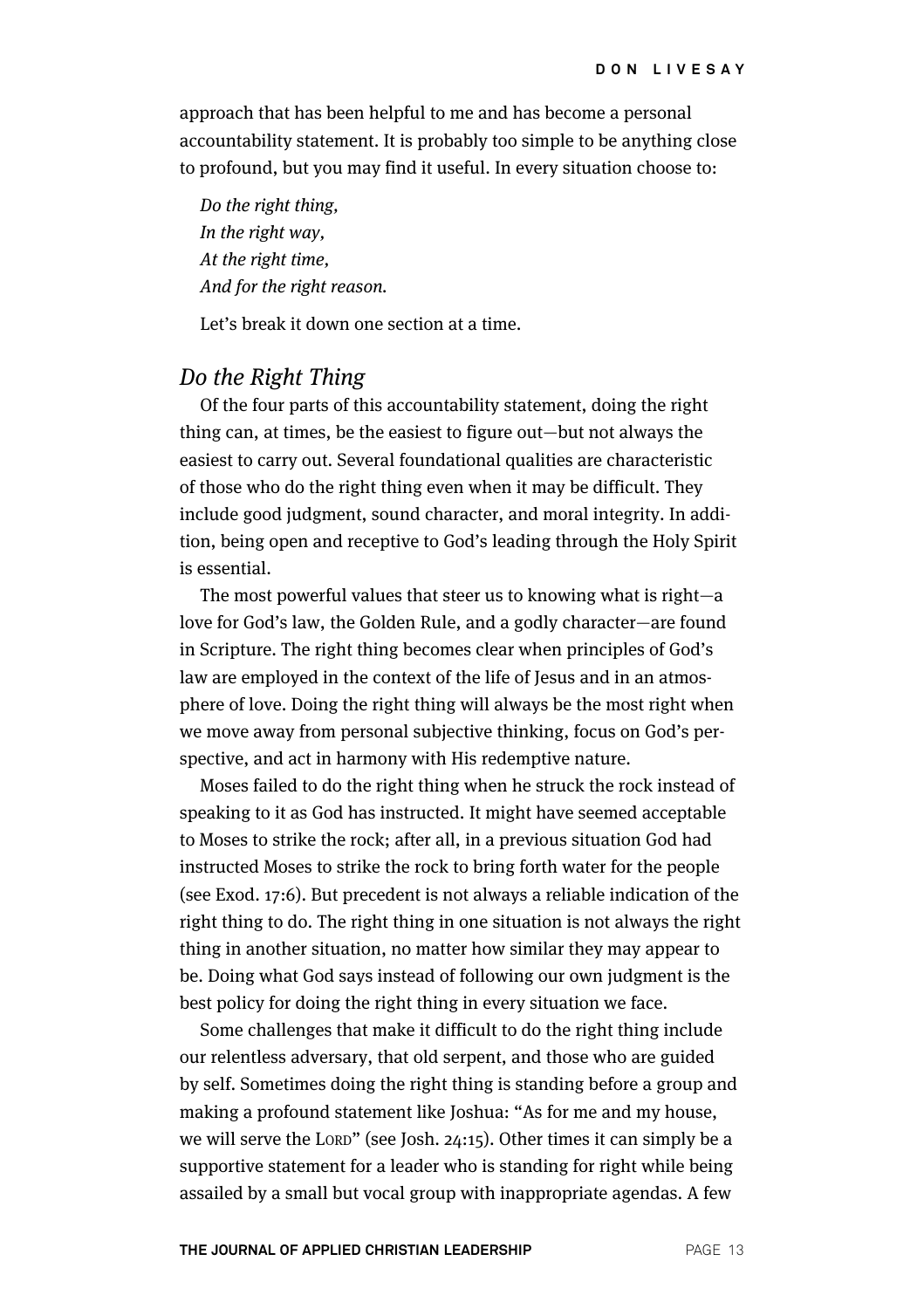timely statements by quiet but solid people have turned many negative meetings to the positive outcomes God intended for the mission of the church. So, standing for and doing right is a cornerstone to a spiritually sound community. But it is not the only thing on which we are to focus.

#### In the Right Way

The core of doing something in the right way rests in our attitude. Some operative words are "loving," "unselfish," "respectful," and "caring." In harmony with God's nature, the focus is on the best spiritual outcome for as many of those involved as possible. Moses' attitude when he struck the rock revealed his loss of focus. He lost sight of the spiritual outcome and failed to sanctify God before the people. His handling of the situation was not loving, unselfish, respectful, or caring. He was probably exasperated by the grumbling of the Israelites. In many ways they deserved to be rebuked! If we were in his place we might have reacted similarly. But Moses' reaction did not reflect the character of God.

When Christ was confronted with the woman found in sin (see John 8:2-11), He did not condemn her but approached her in a loving way that made a difference in her life. From that day on, she was a follower. He knew she had sinned, and she was painfully aware of her sin; but Christ treated her with an accountable and redemptive approach. Christ applied grace, but also moved her life upward with graceful accountability. In saving her, He also made an appeal to those who opposed Him and gave them an opportunity to sweep away the sin in their own hearts.

In confronting them, Christ was mindful of two things: He was protecting the life and heart of the woman while at the same time being sensitive to her accusers by not making a public spectacle of them. The outcome of a good spiritual process is more likely to be redemptive when the approach follows Jesus' example. Gentleness does not eliminate accountability. When confrontation is the right thing, the best confronter is one who has a relationship with that person. Love cares enough to help someone move away from behaviors that are destructive to self and/or others. People who are controllers can be very difficult to approach. Because of their own insecurities, they often use the following behaviors:

- Manipulation using hostility, intimidation, the martyr complex, etc.
- Not respecting others' feelings, boundaries, and opinions
- Rejecting good counsel
- Inconsistently applying standards to others versus themselves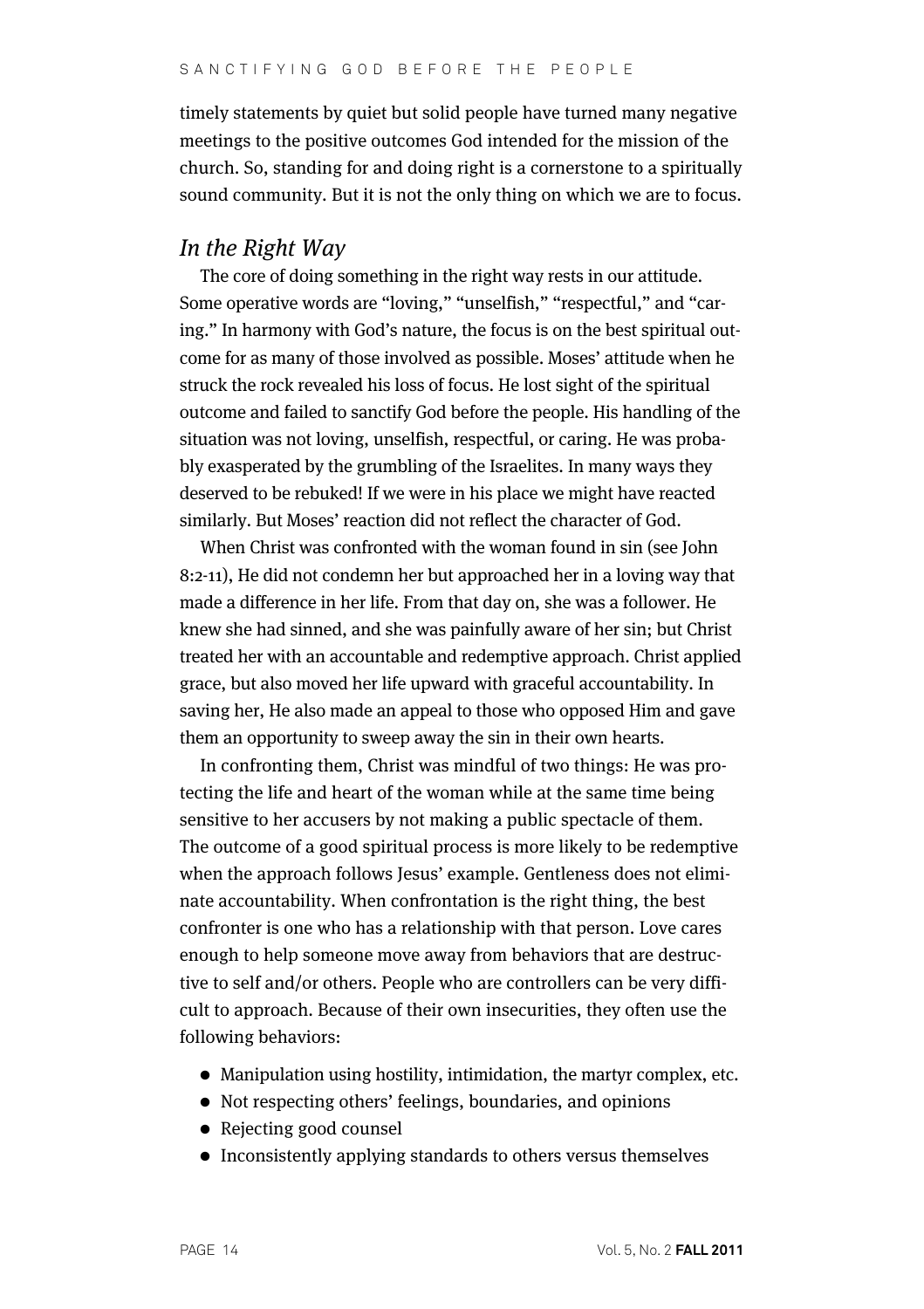- Overreacting at an inappropriate level in relation to the actual issue in question
- Misusing inspired authority as a power tool
- Rarely accepting responsibility by deflecting away from the real issues by transferring the guilt to another
- Denying or minimizing events, twisting facts
- Claiming incomplete processes to avoid consequences

If you find yourself doing some of these things, you might be a controller. If you use this list against someone else, you might be a controller. The value of this list is to keep you objectively engaged and thus avoid letting a confrontation turn away from the real issues at hand.

A central issue around controlling behaviors is the misuse of power. Here's a wonderful statement written by Eugene Peterson (2003) in his introduction to 2 Corinthians in The Message: "Because leadership is necessarily an exercise of authority, it easily shifts into an exercise of power. But the minute it does that, it begins to inflict damage on both the leader and the led" (p. 2090).

It's worth reading a second time. In a review of the vast majority of conflicts I've worked through as an administrator, power is nearly always at the core of each conflict. Godly leadership is not about self; it's about God, His plan, and His power for the salvation of all who will accept. People who focus on exercising power over others often attempt to control with the behaviors listed above. If you find yourself doing any of those behaviors, you are probably attempting to use power to control others. Peterson's statement says it well, but there is often a thin line between appropriate authority and using power. When leaders carefully exercise godly authority, the outcome can be wonderfully appropriate. When the use of power enters into the equation, the leader and those led are damaged—as well as God's cause.

Eugene Kennedy and Sara Charles address this in their book, Authority:

Authority is from the Latin word augēre, which means to create, to enlarge, to enable growth. Yet because authority is so often confused with authoritarianism, or the urge to control by power, we exclude it from our vocabularies and from our lives. Authority is actually the nurturing ingredient in our roles as parents, employees, spouses, teachers, lovers, and friends. Healthy authority is about neither power nor control.

In its truest sense, authority means to author something from within oneself—a good marriage, a family, a book, a job, an idea; or to engage in creative works of other types—to love another, to teach students, to start a business, to help the sick, to secure justice for those to whom it has been denied. These works depend on the natural exercise of healthy and constructive authority.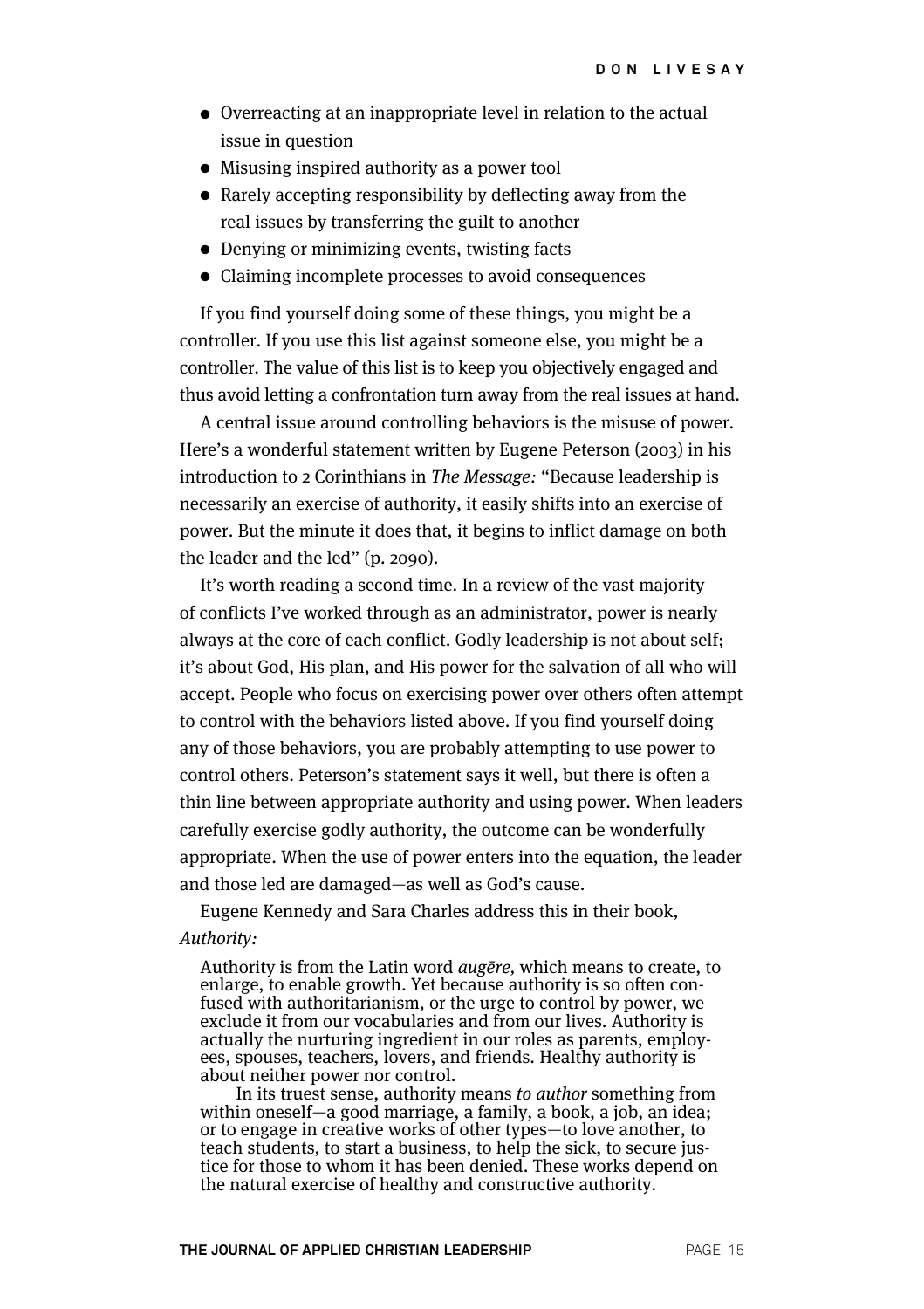Authority does not control, it authors. (Kennedy & Charles, 1997, book jacket)

I believe the huge misunderstanding of our God is that He is just some authoritarian making unilateral decisions about people with no care, no love, and certainly no compassion. It is of eternal consequence for us to understand that God, the most powerful being in the universe, is not an arbitrary judge, not a dictator, not authoritarian—He is, in fact, an Author of our lives, our future, and our salvation. His plan, His sacrifice, all that He is, is about carefully, lovingly fashioning us for fulfillment now and a joyous eternity. In fact, Paul understood this concept when he wrote in Hebrews 12:2: "Looking unto Jesus the author and finisher of our faith; who for the joy that was set before him endured the cross, despising the shame, and is set down at the right hand of the throne of God" (King James Version, emphasis supplied).

## At the Right Time

Timing can be the most difficult of the four principles to apply. When is the right time to address a conflict or problem? It is common for a leader to know what should be done and how to do it long before knowing when the time is right. Timing especially needs to be subject to the Holy Spirit's leading. Remember, the most important goal is reaching the best spiritual outcome. When a person is engaged in hurting someone emotionally, physically, or spiritually, our response should usually be very quick. But there are many cases when acting too soon will increase damage and responding too late will allow more damage than necessary. With focused and caring prayer, God will provide signals that indicate that the time for action has arrived. Often, issues of courage or fear, stubbornness and self, will inhibit our understanding God's timing. Paul's description of dying to self is important so we can know God's timing. Timing is often a huge factor in good outcomes.

# For the Right Reason

Our personal motives in leadership are the primary engines of good outcomes. Remember, control is not our goal; good spiritual function, personal growth, and quality outcomes are the goal. If our focus turns to self, motives are compromised. If we are operating in godly love and altruistic concern for others, we are probably doing things for the right reason. The right or wrong reason for doing something often dramatically shapes the first three parts of the accountability list. It's a good